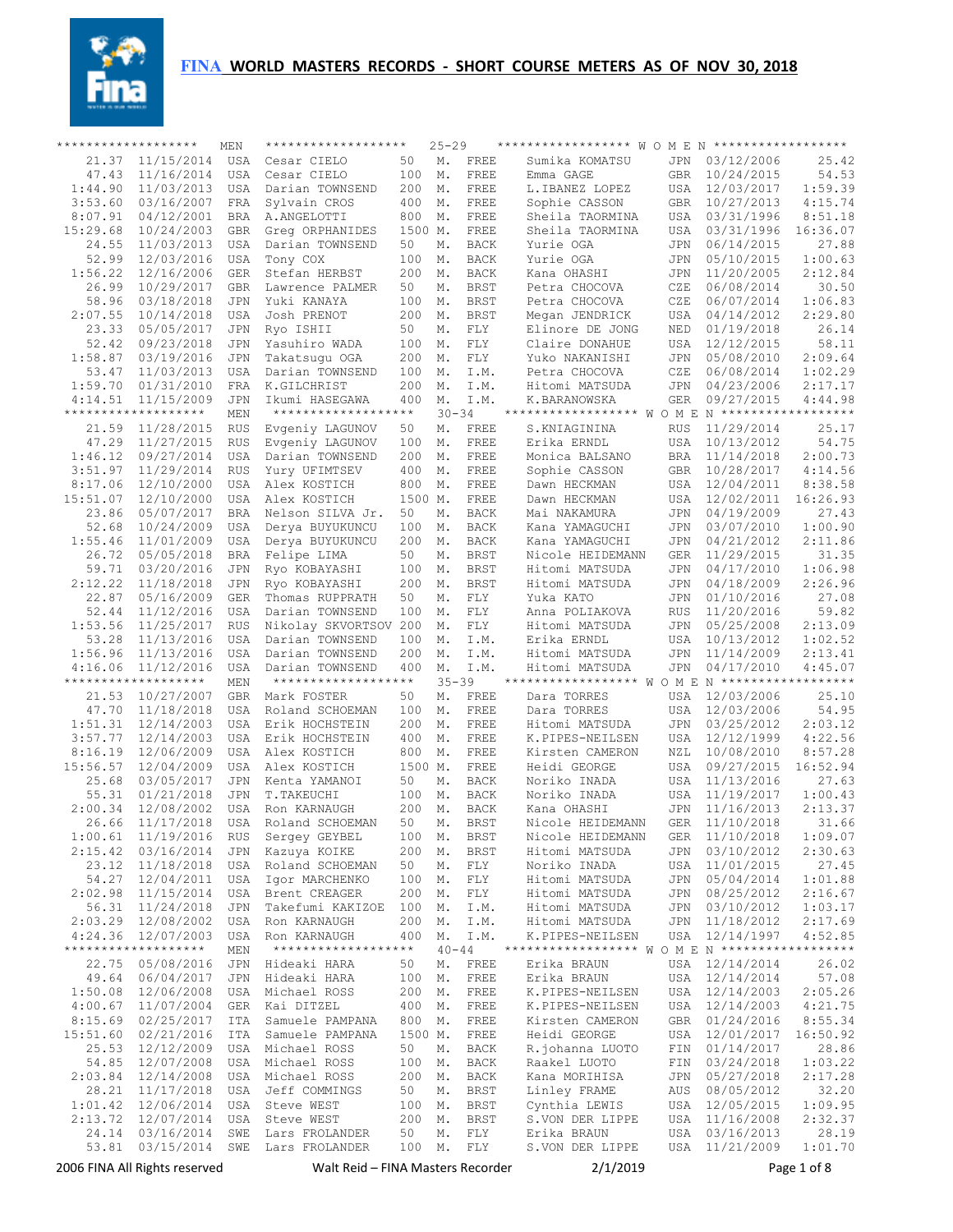

| 2:02.97             | 10/11/1998                        | USA                      | William SPECHT                      | 200           | М.              | FLY                 | S.VON DER LIPPE                                                   | USA               | 11/19/2006                      | 2:20.66            |
|---------------------|-----------------------------------|--------------------------|-------------------------------------|---------------|-----------------|---------------------|-------------------------------------------------------------------|-------------------|---------------------------------|--------------------|
| 57.07               | 05/05/2016                        | <b>JPN</b>               | Hideaki HARA                        | 100           | Μ.              | I.M.                | Lisa BLACKBURN                                                    | <b>USA</b>        | 10/10/2015                      | 1:04.19            |
| 2:05.46             | 12/04/2009                        | USA                      | Roque SANTOS                        | 200           | Μ.              | I.M.                | S.VON DER LIPPE                                                   | <b>USA</b>        | 12/02/2007                      | 2:19.21            |
| 4:30.68             | 10/10/2014                        | <b>USA</b>               | Eric CHRISTENSEN                    | 400           | М.              | I.M.                | K.PIPES-NEILSEN                                                   | USA               | 11/24/2002                      | 5:00.82            |
|                     | *******************               | MEN                      | *******************                 |               | $45 - 49$       |                     | ****************** W O M E N *******************                  |                   |                                 |                    |
| 23.29               | 05/07/2016                        | SWE                      | Joakim HOLMOUIST                    | 50            | М.              | FREE                | Erika BRAUN                                                       | USA               | 10/13/2018                      | 26.29              |
| 51.30               | 03/10/2012                        | <b>FRA</b>               | Nicolas GRANGER                     | 100           | Μ.              | FREE                | Erika BRAUN                                                       | <b>USA</b>        | 11/05/2017                      | 58.21              |
| 1:52.87             | 03/09/2012                        | <b>FRA</b>               | Nicolas GRANGER                     | 200           | Μ.              | FREE                | K.PIPES-NEILSEN                                                   | <b>USA</b>        | 12/02/2007                      | 2:05.94            |
| 4:03.10             | 04/18/2015                        | <b>ITA</b>               | Fabio CALMASINI                     | 400           | Μ.              | FREE                | K.PIPES-NEILSEN                                                   | <b>USA</b>        | 05/16/2009                      | 4:25.34            |
| 8:24.75             | 03/29/2015                        | <b>ITA</b>               | Fabio CALMASINI                     | 800           | Μ.              | FREE                | K.PIPES-NEILSEN                                                   | <b>USA</b>        | 05/15/2009                      | 9:11.37            |
| 16:13.34<br>26.44   | 02/15/2015<br>11/15/2018          | <b>ITA</b><br>ARG        | Fabio CALMASINI<br>Luis LAERA       | 1500 M.<br>50 | Μ.              | FREE<br><b>BACK</b> | Alison ZAMANIAN                                                   | <b>USA</b><br>CAN | 01/24/2015<br>04/26/2014        | 17:22.01<br>30.25  |
| 57.00               | 12/13/2009                        | <b>USA</b>               | Chris STEVENSON                     | 100           | Μ.              | <b>BACK</b>         | Cindy MABEE<br>K.PIPES-NEILSEN                                    | FRA               | 02/27/2009                      | 1:04.46            |
| 2:05.54             | 12/12/2009                        | <b>USA</b>               | Chris STEVENSON                     | 200           | Μ.              | <b>BACK</b>         | K.PIPES-NEILSEN                                                   | <b>FRA</b>        | 02/26/2009                      | 2:18.15            |
| 28.83               | 05/20/2018                        | <b>JPN</b>               | Hideaki TOGO                        | 50            | Μ.              | <b>BRST</b>         | Linley FRAME                                                      | AUS               | 07/16/2017                      | 33.01              |
| 1:02.22             | 11/17/2018                        | <b>USA</b>               | Steve WEST                          | 100           | Μ.              | <b>BRST</b>         | Linley FRAME                                                      | AUS               | 07/16/2017                      | 1:10.63            |
| 2:15.45             | 11/30/2018                        | <b>USA</b>               | Steve WEST                          | 200           | Μ.              | <b>BRST</b>         | S.VON DER LIPPE                                                   | <b>USA</b>        | 11/21/2010                      | 2:38.00            |
| 24.38               | 03/19/2017                        | <b>JPN</b>               | Eiji NOMURA                         | 50            | М.              | ${\rm FLY}$         | Yuriko IKEDA                                                      | <b>JPN</b>        | 10/15/2017                      | 28.53              |
| 55.07               | 03/18/2018                        | <b>JPN</b>               | Eiji NOMURA                         | 100           | Μ.              | FLY                 | S.VON DER LIPPE                                                   | <b>USA</b>        | 11/20/2010                      | 1:03.47            |
| 2:05.01             | 03/17/2018                        | JPN                      | Eiji NOMURA                         | 200           | Μ.              | FLY                 | K.PIPES-NEILSEN                                                   | <b>USA</b>        | 12/13/2009                      | 2:23.18            |
| 57.68               | 03/09/2012                        | <b>FRA</b>               | Nicolas GRANGER                     | 100           | Μ.              | I.M.                | K.PIPES-NEILSEN                                                   | FRA               | 02/26/2009                      | 1:05.61            |
| 2:04.64             | 03/08/2012                        | <b>FRA</b>               | Nicolas GRANGER                     | 200           | Μ.              | I.M.                | K.PIPES-NEILSEN                                                   | <b>USA</b>        | 05/17/2009                      | 2:21.55            |
| 4:31.36             | 04/07/2012                        | <b>FRA</b>               | Nicolas GRANGER                     | 400           | Μ.              | I.M.                | K.PIPES-NEILSEN                                                   | <b>FRA</b>        | 02/27/2009                      | 5:00.29            |
|                     | *******************               | MEN                      | *******************                 |               | $50 - 54$       |                     | ******************                                                |                   | $W$ O M E N ******************* |                    |
| 23.38               | 10/18/2009                        | USA                      | Rowdy GAINES                        | 50            | М.              | FREE                | M.therese FUZZATI                                                 | <b>FRA</b>        | 03/27/2015                      | 26.27              |
| 51.49               | 03/26/2017                        | <b>FRA</b>               | Nicolas GRANGER                     | 100           | М.              | FREE                | M.therese FUZZATI                                                 | <b>FRA</b>        | 01/25/2015                      | 58.60              |
| 1:54.61             | 10/14/2011                        | <b>USA</b>               | Ambrose GAINES                      | 200           | Μ.              | FREE                | S.HEIM-BOWEN                                                      | <b>USA</b>        | 12/06/2009                      | 2:10.72            |
| 4:04.48             | 01/29/2017                        | <b>FRA</b>               | Nicholas GRANGER                    | 400           | Μ.              | FREE                | Lynn MARSHALL                                                     | CAN               | 01/29/2011                      | 4:34.81            |
| 8:33.74<br>16:25.96 | 11/17/2018                        | <b>ITA</b>               | Fabio CALMASINI<br>Fabio CALMASINI  | 800           | Μ.              | FREE                | Lynn MARSHALL                                                     | CAN               | 01/09/2011                      | 9:23.45            |
| 26.69               | 02/11/2018<br>10/24/2015          | <b>ITA</b><br><b>USA</b> | Fritz BEDFORD                       | 1500 M.<br>50 | Μ.              | FREE<br><b>BACK</b> | Lynn MARSHALL<br>Leslie LIVINGSTON                                | CAN<br><b>USA</b> | 03/02/2013<br>12/13/2015        | 17:49.23<br>30.27  |
| 57.95               | 03/25/2017                        | <b>FRA</b>               | Nicolas GRANGER                     | 100           | Μ.              | <b>BACK</b>         | Ellen REYMOLDS                                                    | <b>USA</b>        | 03/08/2014                      | 1:05.89            |
| 2:07.13             | 05/06/2017                        | <b>FRA</b>               | Nicolas GRANGER                     | 200           | Μ.              | <b>BACK</b>         | Ellen REYNOLDS                                                    | <b>USA</b>        | 03/08/2014                      | 2:22.37            |
| 29.71               | 04/09/2017                        | <b>ITA</b>               | C.arturo TRAVAINI 50                |               | Μ.              | <b>BRST</b>         | Monica CORO                                                       | <b>ITA</b>        | 11/24/2012                      | 33.96              |
| 1:04.28             | 05/06/2017                        | <b>FRA</b>               | Nicolas GRANGER                     | 100           | Μ.              | <b>BRST</b>         | Ute HASSE                                                         | ESP               | 03/21/2015                      | 1:15.02            |
| 2:19.36             | 03/23/2018                        | <b>FRA</b>               | Nicolas GRANGER                     | 200           | Μ.              | <b>BRST</b>         | Marzena KULIS                                                     | <b>ITA</b>        | 03/26/2017                      | 2:46.24            |
| 25.49               | 05/16/2009                        | CAN                      | Dan THOMPSON                        | 50            | М.              | FLY                 | Leslie LIVINGSTON                                                 | <b>USA</b>        | 03/16/2013                      | 29.25              |
| 56.78               | 03/24/2018                        | <b>FRA</b>               | Nicolas GRANGER                     | 100           | Μ.              | ${\rm FLY}$         | Daniela DE PONTI                                                  | <b>ITA</b>        | 04/03/2016                      | 1:06.88            |
| 2:09.19             | 03/25/2018                        | <b>FRA</b>               | Nicolas GRANGER                     | 200           | Μ.              | FLY                 | Lynn MARSHALL                                                     | CAN               | 05/08/2011                      | 2:28.08            |
| 57.69               | 03/24/2017                        | <b>FRA</b>               | Nicolas GRANGER                     | 100           | Μ.              | I.M.                | Anette PHILIPSSON                                                 | SWE               | 11/07/2015                      | 1:07.85            |
| 2:06.38             | 01/28/2018                        | <b>FRA</b>               | Nicolas GRANGER                     | 200           | Μ.              | I.M.                | Ellen REYNOLDS                                                    | <b>USA</b>        | 11/17/2018                      | 2:27.39            |
| 4:29.33             | 03/23/2017                        | <b>FRA</b>               | Nicolas GRANGER                     | 400           | Μ.              | I.M.                | Ellen REYNOLDS                                                    | USA               | 09/26/2014                      | 5:10.96            |
|                     | *******************               | MEN                      | *******************                 |               | $55 - 59$       |                     | ****************** W O M E N *******************                  |                   |                                 |                    |
| 24.51               | 04/19/2015                        | JPN                      | Brent BARNES                        | 50            | Μ.              | FREE                | Hayley BETTINSON                                                  | <b>GBR</b>        | 10/28/2018                      | 27.80              |
| 54.50               | 04/05/2009                        | <b>USA</b>               | Jack GROSELLE                       | 100           | М.              | FREE                | Karlyn PIPES                                                      | USA               | 01/20/2017<br>02/28/2016        | 1:00.61            |
| 1:59.08<br>4:16.03  | 11/21/2009<br>11/22/2009          | <b>USA</b><br><b>USA</b> | Michael MANN<br>Michael MANN        | 200<br>400    | Μ.<br>Μ.        | FREE<br>FREE        | Lynn MARSHALL<br>Lynn MARSHALL                                    | CAN<br>CAN        | 01/23/2016                      | 2:13.58<br>4:37.35 |
| 8:51.34             | 11/21/2009                        | <b>USA</b>               | Michael MANN                        | 800           | М.              | FREE                | Lynn MARSHALL                                                     | CAN               | 04/23/2017                      | 9:32.63            |
| 17:14.15            | 10/02/2005                        | <b>USA</b>               | Jim MCCONICA                        | 1500 M.       |                 | FREE                | Lynn MARSHALL                                                     | CAN               | 04/23/2017                      | 18:01.79           |
| 27.96               | 10/30/2016                        | GBR                      | Craig NORREY                        | 50            | Μ.              | BACK                | Leslie LIVINGSTON                                                 | USA               | 03/05/2016                      | 30.12              |
| 1:00.78             | 10/20/2018                        | USA                      | Fritz BEDFORD                       | 100           | М.              | BACK                | Karlyn PIPES                                                      | USA               | 01/20/2017                      | 1:08.33            |
| 2:15.79             | 12/05/2014                        | USA                      | Jamie FOWLER                        | 200           | Μ.              | BACK                | Karlyn PIPES                                                      | USA               | 01/22/2017                      | 2:29.22            |
| 29.79               | 04/22/2018                        | ITA                      | C.arturo TRAVAINI 50                |               | М.              | <b>BRST</b>         | Monica CORO                                                       | ITA               | 04/09/2017                      | 35.15              |
| 1:05.12             | 01/27/2018                        | ITA                      | C.arturo TRAVAINI 100               |               | Μ.              | BRST                | Monica CORO                                                       | ITA               | 04/09/2017                      | 1:18.01            |
| 2:22.91             | 04/21/2018                        | ITA                      | C.arturo TRAVAINI 200               |               | М.              | <b>BRST</b>         | Monica CORO                                                       | ITA               | 04/22/2017                      | 2:53.16            |
| 26.45               | 05/18/2013                        | CAN                      | Dan THOMPSON                        | 50            | М.              | FLY                 | Leslie LIVINGSTON                                                 | USA               | 03/05/2016                      | 29.39              |
| 59.80               | 04/01/2013                        | CAN                      | Dan THOMPSON                        | 100           | М.              | FLY                 | Karlyn PIPES                                                      | USA               | 01/21/2017                      | 1:08.15            |
| 2:15.97             | 01/26/2013                        | NED                      | Hugo BREGMAN                        | 200           | Μ.              | FLY                 | Laura VAL                                                         | USA               | 09/14/2008                      | 2:31.13            |
| 1:01.76             | 10/10/2015                        | USA                      | Steve WOOD                          | 100           | М.              | I.M.                | Karlyn PIPES                                                      | USA               | 01/21/2017                      | 1:09.08            |
| 2:16.44             | 11/22/2009                        | USA                      | Michael MANN                        | 200           | М.              | I.M.                | Karlyn PIPES                                                      | FRA               | 01/28/2017                      | 2:31.06            |
| 4:51.97             | 11/21/2009<br>******************* | USA<br>MEN               | Michael MANN<br>******************* | 400           | Μ.<br>$60 - 64$ | I.M.                | Lynn MARSHALL<br>****************** W O M E N ******************* | CAN               | 04/01/2016                      | 5:23.08            |
| 24.90               | 12/03/2006                        | USA                      | Rich ABRAHAMS                       | 50            | М.              | FREE                | Jenny WHITELEY                                                    | AUS               | 05/26/2018                      | 28.50              |
| 55.87               | 05/17/2014                        | USA                      | Jack GROSELLE                       | 100           | Μ.              | FREE                | Jenny WHITELEY                                                    | AUS               | 10/13/2018                      | 1:02.60            |
| 2:01.65             | 11/21/2015                        | USA                      | Rick COLELLA                        | 200           | Μ.              | FREE                | Jenny WHITELEY                                                    | AUS               | 10/13/2018                      | 2:15.93            |
| 4:29.92             | 12/02/2017                        | USA                      | Dan STEPHENSON                      | 400           | Μ.              | FREE                | Laura VAL                                                         | USA               | 08/24/2013                      | 4:53.24            |
| 9:28.01             | 12/03/2017                        | USA                      | Dan STEPHENSON                      | 800           | М.              | FREE                | Laura VAL                                                         | USA               | 01/15/2011                      | 10:21.68           |
| 17:53.29            | 11/30/2018                        | USA                      | Andrew BRAY                         | 1500 M.       |                 | FREE                | Laura VAL                                                         | USA               | 01/15/2011                      | 19:38.63           |
| 29.64               | 03/29/2014                        | USA                      | Philipp DJANG                       | 50            | М.              | BACK                | Laura VAL                                                         | USA               | 12/08/2013                      | 33.01              |
| 1:04.13             | 11/13/2016                        | USA                      | Tom BARTON                          | 100           | М.              | BACK                | Bonnie BILICH                                                     | USA               | 10/13/2018                      | 1:12.39            |
| 2:20.38             | 11/12/2016                        | USA                      | Tom BARTON                          | 200           | М.              | BACK                | Bonnie BILICH                                                     | USA               | 10/14/2018                      | 2:35.84            |
| 31.51               | 11/21/2015                        | USA                      | Rick COLELLA                        | 50            | М.              | <b>BRST</b>         | Jenny WHITELEY                                                    | AUS               | 05/26/2018                      | 37.08              |
|                     | 2006 FINA All Rights reserved     |                          | Walt Reid – FINA Masters Recorder   |               |                 |                     | 2/1/2019                                                          |                   |                                 | Page 2 of 8        |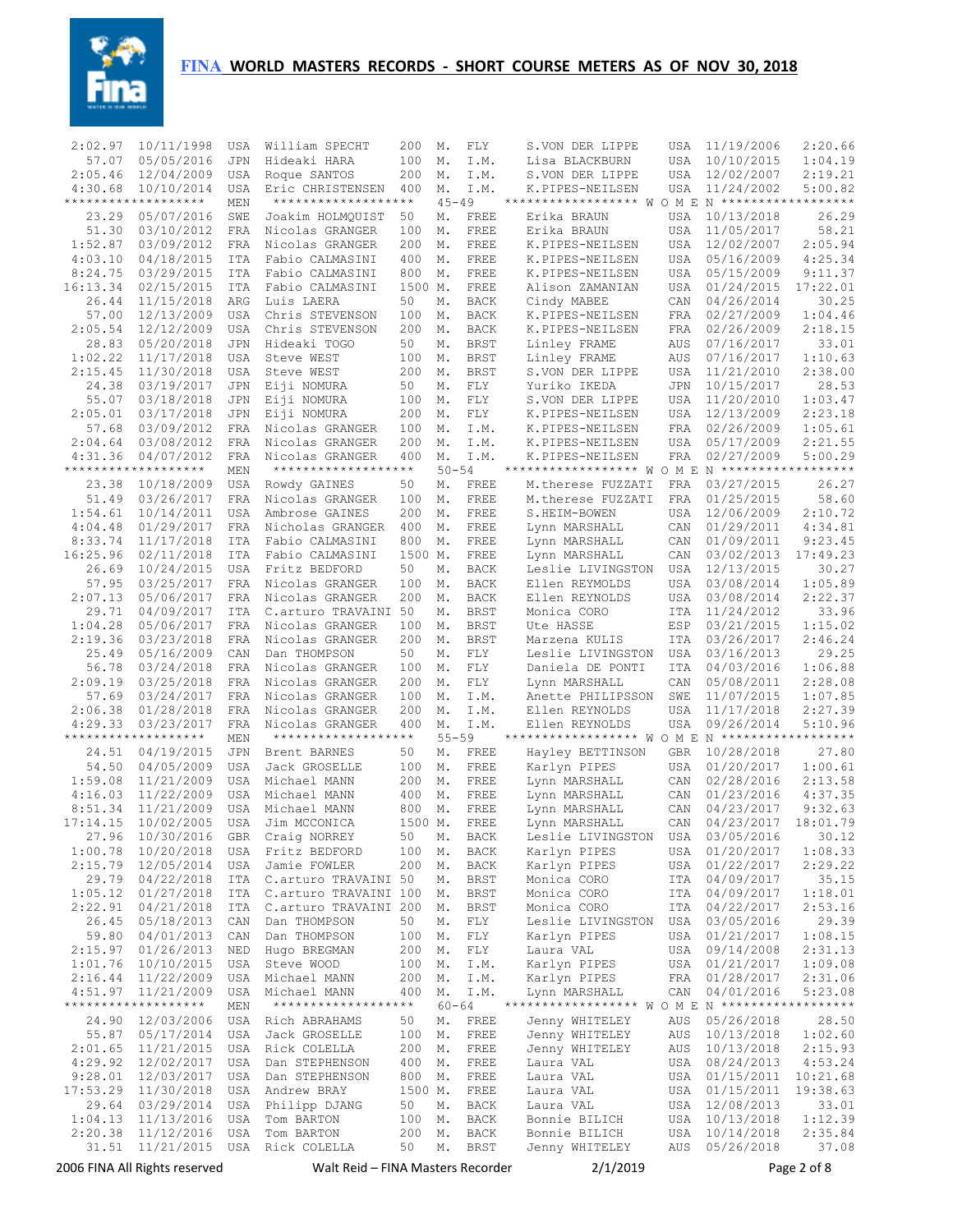

| 1:09.92              | 11/21/2015                        | USA                      | Rick COLELLA                         | 100            | М.              | <b>BRST</b>         | Jenny WHITELEY                                   | AUS                      | 05/26/2018               | 1:20.50              |
|----------------------|-----------------------------------|--------------------------|--------------------------------------|----------------|-----------------|---------------------|--------------------------------------------------|--------------------------|--------------------------|----------------------|
| 2:37.61              | 11/13/2011                        | USA                      | Rick COLELLA                         | 200            | Μ.              | <b>BRST</b>         | Jenny WHITELEY                                   | AUS                      | 05/26/2018               | 2:57.05              |
| 26.78                | 05/13/2017                        | CAN                      | Dan THOMPSON                         | 50             | М.              | FLY                 | Laura VAL                                        | USA                      | 10/06/2013               | 32.42                |
| 1:00.20              | 05/23/2016                        | CAN                      | Dan THOMPSON                         | 100            | М.              | FLY                 | Laura VAL                                        | <b>USA</b>               | 12/08/2013               | 1:11.47<br>2:41.25   |
| 2:20.27<br>1:04.23   | 01/20/2018<br>03/21/2015          | NED<br><b>USA</b>        | Hugo BREGMAN<br>Rick COLELLA         | 200<br>100     | Μ.<br>Μ.        | FLY<br>I.M.         | Laura VAL<br>Jenny WHITELEY                      | <b>USA</b><br>AUS        | 12/03/2011<br>10/13/2018 | 1:12.19              |
| 2:19.96              | 03/21/2015                        | <b>USA</b>               | Rick COLELLA                         | 200            | М.              | I.M.                | Jenny WHITELEY                                   | <b>AUS</b>               | 10/13/2018               | 2:36.81              |
| 5:04.54              | 11/13/2011                        | <b>USA</b>               | Rick COLELLA                         | 400            | М.              | I.M.                | Colette CRABBE                                   | USA                      | 12/02/2017               | 5:50.34              |
|                      | *******************               | MEN                      | *******************                  |                | $65 - 69$       |                     | ****************** W O M E N ******************* |                          |                          |                      |
| 25.42                | 03/03/2018                        | <b>USA</b>               | Doug MARTIN                          | 50             | М.              | FREE                | Laura VAL                                        | <b>USA</b>               | 11/19/2016               | 29.30                |
| 58.19                | 11/20/2016                        | <b>USA</b>               | Rick COLELLA                         | 100            | Μ.              | FREE                | Laura VAL                                        | <b>USA</b>               | 12/01/2017               | 1:04.40              |
| 2:07.56              | 11/19/2016                        | <b>USA</b>               | Rick COLELLA                         | 200            | Μ.              | FREE                | Laura VAL                                        | <b>USA</b>               | 11/18/2017               | 2:23.26              |
| 4:27.91              | 11/19/2017                        | <b>USA</b><br><b>USA</b> | Rick COLELLA<br>Jim MCCONICA         | 400            | Μ.              | FREE<br>FREE        | Laura VAL                                        | USA                      | 09/24/2017               | 5:02.08<br>10:34.67  |
| 9:53.06<br>18:53.75  | 04/04/2015<br>04/02/2015          | <b>USA</b>               | Jim MCCONICA                         | 800<br>1500 M. | Μ.              | FREE                | Laura VAL<br>Laura VAL                           | <b>USA</b><br>USA        | 01/30/2016<br>01/30/2016 | 20:21.61             |
| 30.34                | 12/02/2012                        | <b>USA</b>               | Hugh WILDER                          | 50             | М.              | <b>BACK</b>         | Laura VAL                                        | USA                      | 12/03/2017               | 33.99                |
| 1:07.69              | 12/01/2012                        | <b>USA</b>               | Hugh WILDER                          | 100            | Μ.              | <b>BACK</b>         | Laura VAL                                        | USA                      | 12/02/2017               | 1:14.35              |
| 2:31.16              | 03/17/2018                        | <b>USA</b>               | Lawrence DAY                         | 200            | Μ.              | <b>BACK</b>         | Laura VAL                                        | <b>USA</b>               | 12/01/2017               | 2:42.87              |
| 32.50                | 11/20/2016                        | <b>USA</b>               | Rick COLELLA                         | 50             | М.              | <b>BRST</b>         | Nobuko YASUDA                                    | JPN                      | 05/09/2010               | 40.90                |
| 1:13.16              | 11/19/2016                        | <b>USA</b>               | Rick COLELLA                         | 100            | Μ.              | <b>BRST</b>         | Nobuko YASUDA                                    | JPN                      | 01/24/2010               | 1:28.73              |
| 2:36.85              | 11/19/2017                        | <b>USA</b>               | Rick COLELLA                         | 200            | М.              | <b>BRST</b>         | Janette JEFFREY                                  | AUS                      | 07/18/2015               | 3:10.75              |
| 28.65<br>1:05.37     | 03/03/2018<br>07/22/2016          | <b>USA</b>               | Doug MARTIN<br>Lawrence DAY          | 50<br>100      | М.              | FLY                 | Laura VAL<br>Laura VAL                           | USA                      | 11/19/2017               | 33.06<br>1:15.40     |
| 2:25.35              | 11/18/2017                        | USA<br>USA               | Rick COLELLA                         | 200            | М.<br>М.        | FLY<br>FLY          | Laura VAL                                        | USA<br>USA               | 11/20/2016<br>09/18/2016 | 2:45.20              |
| 1:05.43              | 11/19/2016                        | <b>USA</b>               | Rick COLELLA                         | 100            | М.              | I.M.                | Laura VAL                                        | USA                      | 11/19/2016               | 1:16.67              |
| 2:20.35              | 11/17/2018                        | <b>USA</b>               | Rick COLELLA                         | 200            | Μ.              | I.M.                | Laura VAL                                        | <b>USA</b>               | 09/18/2016               | 2:48.15              |
| 5:03.34              | 11/18/2017                        | USA                      | Rick COLELLA                         | 400            | М.              | I.M.                | Laura VAL                                        | USA                      | 09/18/2016               | 5:55.00              |
|                      | *******************               | MEN                      | *******************                  |                | $70 - 74$       |                     | ****************** W O M E N ******************* |                          |                          |                      |
| 26.88                | 10/10/2015                        | USA                      | Richard ABRAHAMS                     | 50             | М.              | FREE                | Diann UUSTAL                                     | USA                      | 12/10/2016               | 32.38                |
| 1:01.70              | 05/17/2015                        | <b>USA</b>               | Richard ABRAHAMS                     | 100            | М.              | FREE                | Diann UUSTAL                                     | USA                      | 05/22/2016               | 1:12.58              |
| 2:19.63<br>4:56.95   | 11/17/2018<br>11/18/2018          | USA                      | Dan KIRKLAND                         | 200            | М.              | FREE<br>FREE        | Diann UUSTAL<br>Yoshiko OSAKI                    | USA                      | 11/20/2016               | 2:43.60<br>5:50.41   |
| 10:17.73             | 11/10/2018                        | <b>USA</b><br><b>USA</b> | Dan KIRKLAND<br>Dan KIRKLAND         | 400<br>800     | Μ.<br>Μ.        | FREE                | Carolyn BOAK                                     | <b>JPN</b><br><b>USA</b> | 11/15/2008<br>11/13/2016 | 12:11.34             |
| 19:52.89             | 01/21/2018                        | <b>USA</b>               | Dan KIRKLAND                         | 1500 M.        |                 | FREE                | Marcia BARRY                                     | <b>USA</b>               | 11/03/2018               | 23:39.90             |
| 33.09                | 12/03/2017                        | USA                      | Hugh WILDER                          | 50             | М.              | <b>BACK</b>         | Marqit OHLSSON                                   | SWE                      | 03/21/2015               | 37.50                |
| 1:12.09              | 12/07/2013                        | <b>USA</b>               | Richard BURNS                        | 100            | Μ.              | <b>BACK</b>         | Margit OHLSSON                                   | SWE                      | 03/22/2015               | 1:22.15              |
| 2:38.01              | 12/06/2013                        | <b>USA</b>               | Richard BURNS                        | 200            | М.              | <b>BACK</b>         | Diann UUSTAL                                     | USA                      | 10/28/2017               | 3:04.82              |
| 35.53                | 04/10/2016                        | <b>GER</b>               | Dieter HOFEL                         | 50             | М.              | <b>BRST</b>         | Shoko YONEZAWA                                   | JPN                      | 02/27/2005               | 42.80                |
| 1:19.04              | 05/21/2016                        | <b>USA</b>               | Douglas SPRINGER                     | 100            | Μ.              | <b>BRST</b>         | Nobuko YASUDA                                    | JPN                      | 04/12/2015               | 1:33.92              |
| 2:55.87<br>29.52     | 03/05/2016<br>10/11/2015          | USA<br><b>USA</b>        | Robert STRAND<br>Richard ABRAHAMS    | 200<br>50      | Μ.<br>Μ.        | <b>BRST</b><br>FLY  | Nobuko YASUDA<br>Diann UUSTAL                    | JPN<br>USA               | 01/21/2017<br>03/05/2016 | 3:24.57<br>35.12     |
| 1:07.56              | 10/11/2015                        | USA                      | Richard ABRAHAMS                     | 100            | Μ.              | FLY                 | Judy WILSON                                      | FRA                      | 01/30/2016               | 1:24.03              |
| 2:51.32              | 11/07/2009                        | NZL                      | Barry YOUNG                          | 200            | Μ.              | ${\rm FLY}$         | Kira MAKAROVA                                    | <b>RUS</b>               | 11/17/2018               | 3:26.35              |
| 1:13.09              | 10/10/2015                        | <b>USA</b>               | Richard ABRAHAMS                     | 100            | Μ.              | I.M.                | Diann UUSTAL                                     | USA                      | 12/10/2016               | 1:23.23              |
| 2:42.44              | 05/16/2009                        | NZL                      | Barry YOUNG                          | 200            | Μ.              | I.M.                | Clary MUNNS                                      | AUS                      | 05/20/2017               | 3:09.58              |
| 5:57.68              | 03/24/2016                        | FRA                      | J.LESTIDEAU                          | 400            | М.              | I.M.                | Brigitte MERTEN                                  | <b>GER</b>               | 01/16/2016               | 6:47.91              |
| 29.90                | *******************<br>12/03/2016 | MEN<br>USA               | *******************<br>Mike FRESHLEY | 50             | $75 - 79$<br>М. | FREE                | ****************** W O M E N ******************* | <b>GER</b>               | 06/20/2015               |                      |
| 1:05.13              | 04/19/2009                        | <b>USA</b>               | David RADCLIFF                       | 100            | Μ.              | FREE                | Christel SCHULZ<br>Jane ASHER                    | <b>GBR</b>               | 03/25/2006               | 34.58<br>1:18.59     |
| 2:27.53              | 04/18/2009                        | USA                      | David RADCLIFF                       | 200            | Μ.              | FREE                | Yoshiko OSAKI                                    | JPN                      | 01/26/2013               | 2:51.65              |
| 5:15.10              | 04/18/2009                        | USA                      | David RADCLIFF                       | 400            | М.              | FREE                | Yoshiko OSAKI                                    | JPN                      | 04/19/2015               | 6:08.74              |
| 10:59.10             | 04/17/2009                        | USA                      | David RADCLIFF                       | 800            | М.              | FREE                | Yoshiko OSAKI                                    | JPN                      | 05/12/2013               | 12:25.61             |
| 20:39.50             | 04/17/2009                        | USA                      | David RADCLIFF                       | 1500 M.        |                 | FREE                | Jane ASHER                                       | GBR                      | 11/26/2006               | 24:04.75             |
| 35.22                | 10/14/2018                        | USA                      | Richard BURNS                        | 50             | М.              | BACK                | E.KETELSEN                                       | DEN                      | 02/17/2018               | 40.74                |
| 1:17.58<br>2:49.20   | 10/13/2018<br>11/22/2009          | USA<br>USA               | Richard BURNS<br>Burwell JONES       | 100<br>200     | М.<br>М.        | BACK<br><b>BACK</b> | E.KETELSEN<br>E.KETELSEN                         | DEN<br>DEN               | 03/10/2018<br>03/11/2018 | 1:29.04<br>3:20.26   |
| 38.35                | 07/24/2016                        | USA                      | Mike FRESHLEY                        | 50             | М.              | <b>BRST</b>         | Shoko YONEZAWA                                   | JPN                      | 02/14/2010               | 43.79                |
| 1:25.38              | 07/22/2016                        | USA                      | Mike FRESHLEY                        | 100            | М.              | <b>BRST</b>         | Shoko YONEZAWA                                   | JPN                      | 03/21/2010               | 1:36.48              |
| 3:06.82              | 07/23/2016                        | USA                      | Mike FRESHLEY                        | 200            | М.              | BRST                | Shoko YONEZAWA                                   | JPN                      | 04/17/2010               | 3:33.03              |
| 32.93                | 03/11/2012                        | JPN                      | Hiroshi MATSUMOTO 50                 |                | М.              | FLY                 | Jane ASHER                                       | GBR                      | 03/24/2006               | 40.71                |
| 1:20.30              | 10/14/2018                        | USA                      | Richard BURNS                        | 100            | М.              | FLY                 | Judie OLIVER                                     | CAN                      | 05/19/2007               | 1:44.35              |
| 3:10.85              | 11/10/2018                        | CZE                      | Rudolf SMERDA                        | 200            | М.              | FLY                 | Sylvia NEUHAUSER                                 | AUT                      | 05/21/2005               | 3:57.33              |
| 1:17.58<br>2:50.79   | 07/23/2016<br>11/30/2018          | USA<br>USA               | Mike FRESHLEY<br>Richard BURNS       | 100<br>200     | М.<br>М.        | I.M.<br>I.M.        | Yoshiko OSAKI<br>Yoshiko OSAKI                   | JPN<br>JPN               | 05/26/2013<br>05/26/2013 | 1:31.38<br>3:22.23   |
| 6:29.29              | 07/22/2016                        | USA                      | Mike FRESHLEY                        | 400            | М.              | I.M.                | Yoshiko OSAKI                                    | JPN                      | 05/11/2013               | 7:11.33              |
|                      | *******************               | MEN                      | *******************                  |                | $80 - 84$       |                     |                                                  |                          |                          |                      |
| 31.25                | 12/02/2017                        | USA                      | Jeff FARRELL                         | 50             | М.              | FREE                | Yoshiko OSAKI                                    | JPN                      | 05/20/2018               | 36.08                |
| 1:11.26              | 09/27/2014                        | USA                      | David RADCLIFF                       | 100            | М.              | FREE                | Yoshiko OSAKI                                    | JPN                      | 05/20/2018               | 1:21.29              |
| 2:38.25              | 09/28/2014                        | USA                      | David RADCLIFF                       | 200            | М.              | FREE                | Yoshiko OSAKI                                    | JPN                      | 02/10/2018               | 3:00.43              |
| 5:39.27              | 03/09/2014                        | USA                      | David RADCLIFF                       | 400            | М.              | FREE                | Jane ASHER                                       | GBR                      | 04/08/2011               | 6:34.92              |
| 11:35.71<br>21:59.53 | 11/15/2014<br>09/26/2014          | USA<br>USA               | David RADCLIFF<br>David RADCLIFF     | 800<br>1500 M. | М.              | FREE<br>FREE        | Jane ASHER<br>Jane ASHER                         | GBR<br>GBR               | 06/11/2011<br>06/11/2011 | 12:49.43<br>25:45.37 |
|                      |                                   |                          |                                      |                |                 |                     |                                                  |                          |                          |                      |
|                      | 2006 FINA All Rights reserved     |                          | Walt Reid – FINA Masters Recorder    |                |                 |                     | 2/1/2019                                         |                          |                          | Page 3 of 8          |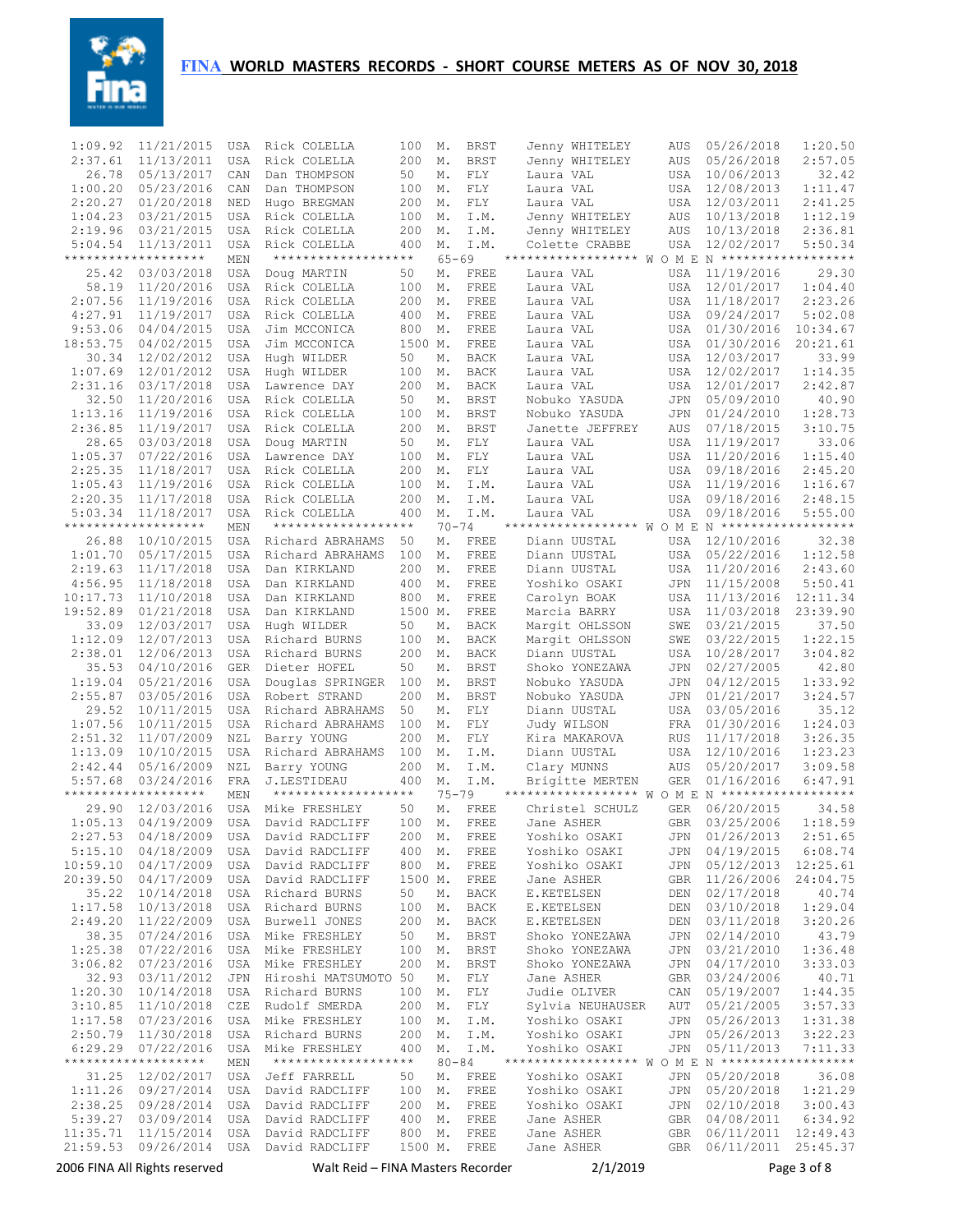

|                    | 2006 FINA All Rights reserved            |                          | Walt Reid – FINA Masters Recorder    |            |           |                           | 2/1/2019                                         |                   |                          | Page 4 of 8        |
|--------------------|------------------------------------------|--------------------------|--------------------------------------|------------|-----------|---------------------------|--------------------------------------------------|-------------------|--------------------------|--------------------|
|                    | 2:19.02 06/23/2018                       |                          | AUS George CORONES                   | 100 M.     |           | FREE                      | Mieko NAGAOKA                                    |                   | JPN 01/26/2014           | 3:30.49            |
| 55.75              | 06/23/2018                               | AUS                      | George CORONES                       | 50         | М.        | FREE                      | Mieko NAGAOKA                                    | JPN               | 01/26/2014               | 1:34.12            |
|                    | *******************                      | MEN                      | *******************                  |            |           | $100 - 104$               |                                                  |                   |                          |                    |
|                    | 21:03.17 10/05/2008                      | USA                      | Walter PFEIFFER                      | 400        | М.        | I.M.                      |                                                  |                   |                          |                    |
|                    | 9:50.55 10/05/2008                       | USA                      | Walter PFEIFFER                      | 200        | М.        | I.M.                      | Charlotte SANDDAL                                |                   | USA 10/12/2018           | 9:32.59            |
|                    | 2:39.39 12/09/2017                       | USA                      | Willard LAMB                         | 100        | М.        | I.M.                      | Maurine KORNFELD                                 |                   | USA 09/25/2016           | 3:32.13            |
|                    | 11:08.68 03/17/2018                      | USA                      | Robert DOUD                          | 200        | М.        | FLY                       |                                                  |                   |                          |                    |
|                    | 5:36.78 03/17/2018                       |                          | USA Robert DOUD                      | 100        | М.        | FLY                       |                                                  |                   |                          |                    |
| 2:02.24            | 10/27/2018                               |                          | USA Robert DOUD                      | 50         | М.        | FLY                       | Maurine KORNFELD                                 |                   | USA 12/02/2017           | 2:12.78            |
|                    | 2:31.77 01/24/2010<br>5:45.70 05/08/2010 | JPN                      | JPN Hiromu YOSHIMOTO                 | 100<br>200 | М.<br>М.  | BRST<br>BRST              | Naka FUKUOKA                                     | JPN               |                          | 3:42.93            |
|                    | $1:07.12$ $01/24/2010$                   | JPN                      | Hiromu YOSHIMOTO<br>Hiromu YOSHIMOTO | 50         | М.        | <b>BRST</b>               | Naka FUKUOKA                                     | JPN               | 06/03/2018<br>06/03/2018 | 1:42.55            |
|                    | 4:24.83 11/18/2017                       | USA                      | Willard LAMB                         | 200        | М.        | BACK                      | Maurine KORNFELD                                 | USA               | 12/01/2017               | 5:50.15            |
|                    | $2:04.72$ $11/11/2017$                   | USA                      | Willard LAMB                         | 100        | М.        | BACK                      | Maurine KORNFELD                                 |                   | USA 12/03/2016           | 2:42.88            |
|                    | 55.60 11/19/2017                         | USA                      | Willard LAMB                         | 50         | М.        | BACK                      | Nora KUTTI                                       |                   | EST 02/04/2017           | 1:12.24            |
|                    | 31:56.67 11/19/2017                      | USA                      | Willard LAMB                         | 1500 M.    |           | FREE                      | Rita SIMONTON                                    |                   | USA 10/06/2013           | 42:34.14           |
|                    | 16:56.22 11/19/2017                      | USA                      | Willard LAMB                         | 800        | М.        | FREE                      | Maurine KORNFELD                                 |                   | USA 11/06/2016           | 20:57.02           |
|                    | 8:13.42 03/05/2017                       | USA                      | Willard LAMB                         | 400        | М.        | FREE                      | Maurine KORNFELD                                 |                   | USA 12/03/2016           | 10:08.44           |
|                    | 3:56.49 11/18/2017                       | USA                      | Willard LAMB                         | 200        | М.        | FREE                      | Maurine KORNFELD                                 |                   | USA 12/01/2017           | 4:56.12            |
|                    | 1:47.23 03/04/2017                       | USA                      | Willard LAMB                         | 100        | М.        | FREE                      | Maurine KORNFELD                                 |                   | USA 12/01/2017           | 2:16.63            |
|                    | 45.47 11/18/2017                         |                          | USA Willard LAMB                     | 50         | М.        | FREE                      | Maurine KORNFELD                                 |                   | USA 12/03/2016           | 1:04.68            |
|                    | *******************                      | MEN                      | *******************                  |            | $95 - 99$ |                           | ****************** W O M E N ******************* |                   |                          |                    |
|                    | 9:39.56 11/15/2015                       | USA                      | Thomas MAINE                         | 400        | М.        | I.M.                      | Nora RONAI                                       |                   | BRA 11/20/2014 13:55.37  |                    |
| 4:17.75            | 11/25/2016                               | <b>GER</b>               | Karl HAUTER                          | 200        | Μ.        | I.M.                      | Jean TROY                                        | <b>USA</b>        | 11/05/2017               | 5:40.20            |
| 1:53.75            | 11/28/2015                               | GER                      | Karl HAUTER                          | 100        | М.        | I.M.                      | Olga KOKORINA                                    | RUS               | 03/08/2013               | 2:22.96            |
| 5:24.08            | 10/11/2015                               | USA                      | Thomas MAINE                         | 200        | М.        | FLY                       | Nora RONAI                                       | BRA               | 09/20/2014               | 9:17.02            |
| 2:16.78            | 06/10/2018                               | <b>BRA</b>               | G.DA SILVA                           | 100        | М.        | FLY                       | Dorothy WESTON                                   | <b>GBR</b>        | 04/06/2003               | 3:21.00            |
| 4:21.52<br>54.38   | 11/12/2016<br>05/24/2015                 | GER<br>JPN               | Karl HAUTER<br>Toshio TAJIMA         | 200<br>50  | М.<br>М.  | <b>BRST</b><br><b>FLY</b> | Olga KOKORINA<br>Charlotte SANDDAL               | <b>RUS</b><br>USA | 03/07/2013<br>10/11/2012 | 5:15.24<br>1:21.95 |
| 1:56.64            | 11/07/2015                               | <b>GER</b>               | Karl HAUTER                          | 100        | М.        | <b>BRST</b>               | Olga KOKORINA                                    | RUS               | 11/02/2013               | 2:25.58            |
| 49.58              | 06/07/2015                               | JPN                      | Toshio TAJIMA                        | 50         | М.        | BRST                      | Olga KOKORINA                                    | RUS               | 03/09/2013               | 1:02.33            |
| 3:59.25            | 05/27/2007                               | JPN                      | Goro KOBAYASHI                       | 200        | М.        | BACK                      | Betty LORENZI                                    | USA               | 10/15/2017               | 4:24.90            |
| 1:47.66            | 05/14/2006                               | JPN                      | Goro KOBAYASHI                       | 100        | М.        | BACK                      | Betty LORENZI                                    | USA               | 10/14/2017               | 2:04.90            |
| 52.49              | 05/25/2008                               | JPN                      | Goro KOBAYASHI                       | 50         | М.        | BACK                      | Betty LORENZI                                    | USA               | 10/14/2017               | 56.84              |
| 30:41.82           | 09/26/2014                               | <b>USA</b>               | Willard LAMB                         | 1500 M.    |           | FREE                      | Rita SIMONTON                                    | <b>USA</b>        | 10/05/2008               | 35:40.38           |
| 16:04.18           | 09/27/2014                               | <b>USA</b>               | Willard LAMB                         | 800        | Μ.        | FREE                      | Maurine KORNFELD                                 | <b>USA</b>        | 12/04/2011               | 18:38.69           |
| 7:44.83            | 09/28/2014                               | <b>USA</b>               | Willard LAMB                         | 400        | Μ.        | FREE                      | Rita SIMONTON                                    | <b>USA</b>        | 11/08/2008               | 9:01.89            |
| 3:27.14            | 11/25/2016                               | <b>GER</b>               | Karl HAUTER                          | 200        | Μ.        | FREE                      | Rita SIMONTON                                    | <b>USA</b>        | 11/08/2008               | 4:24.90            |
| 1:35.17            | 10/11/2015                               | <b>GER</b>               | Karl HAUTER                          | 100        | Μ.        | FREE                      | Olga KOKORINA                                    | <b>RUS</b>        | 03/09/2013               | 1:58.28            |
| 40.93              | 02/07/2016                               | <b>JPN</b>               | Toshimi INATOMI                      | 50         | М.        | FREE                      | Mieko KAMOSHITA                                  | JPN               | 02/05/2017               | 49.09              |
|                    | *******************                      | MEN                      | *******************                  |            | $90 - 94$ |                           | ****************** W O M E N ******************* |                   |                          |                    |
| 8:12.94            | 10/30/2010                               | <b>USA</b>               | Thomas MAINE                         | 400        | Μ.        | I.M.                      | Judie OLIVER                                     | CAN               | 03/24/2017               | 8:42.45            |
| 3:48.20            | 05/27/2018                               | <b>JPN</b>               | Yoshinao KAMEI                       | 200        | М.        | I.M.                      | Jane ASHER                                       | <b>GBR</b>        | 10/01/2016               | 4:02.82            |
| 1:34.85            | 03/05/2016                               | ESP                      | Roberto ALBERICHE 100                |            | М.        | I.M.                      | Jane ASHER                                       | <b>GBR</b>        | 08/20/2016               | 1:47.02            |
| 3:44.92            | 10/31/2010                               | <b>USA</b>               | Thomas MAINE                         | 200        | Μ.        | FLY                       | Judie OLIVER                                     | CAN               | 03/25/2017               | 4:40.42            |
| 1:52.03            | 05/12/2018                               | <b>JPN</b>               | Takashi HAYASHI                      | 100        | Μ.        | FLY                       | Judie OLIVER                                     | CAN               | 05/12/2017               | 2:02.59            |
| 41.08              | 01/28/2016                               | ESP                      | Roberto ALBERICHE 50                 |            | М.        | FLY                       | Judie OLIVER                                     | CAN               | 03/25/2017               | 51.40              |
| 3:59.91            | 03/18/2017                               | JPN                      | Shunsaku TAKAHIRA 200                |            | Μ.        | <b>BRST</b>               | A.VAN OBBERGHEN                                  | <b>BEL</b>        | 03/19/2016               | 4:17.34            |
| 1:43.72            | 01/24/2010                               | <b>GER</b>               | Karl HAUTER                          | 100        | Μ.        | <b>BRST</b>               | A.VAN OBBERGHEN                                  | BEL               | 01/22/2016               | 1:56.68            |
| 3:18.29<br>44.47   | 04/20/2008<br>06/13/2010                 | <b>JPN</b><br><b>JPN</b> | Keijiro NAKAMURA<br>Toshio TAJIMA    | 200<br>50  | М.<br>М.  | BACK<br><b>BRST</b>       | Jane ASHER<br>A.VAN OBBERGHEN                    | <b>GBR</b><br>BEL | 07/10/2016<br>01/23/2016 | 3:57.91<br>52.17   |
| 1:28.98            | 05/18/2008                               | <b>JPN</b>               | Keijiro NAKAMURA                     | 100        | Μ.        | <b>BACK</b>               | Jane ASHER                                       | <b>GBR</b>        | 06/25/2016               | 1:50.18            |
| 40.59              | 04/19/2009                               | <b>JPN</b>               | Keijiro NAKAMURA                     | 50         | М.        | <b>BACK</b>               | Jane ASHER                                       | <b>GBR</b>        | 06/25/2016               | 49.07              |
| 27:28.24           | 04/24/2016                               | JPN                      | Katsura SUZUKI                       | 1500 M.    |           | FREE                      | Jane ASHER                                       | GBR               | 11/27/2016               | 28:02.25           |
| 14:04.48           | 05/18/2008                               | <b>USA</b>               | Willard LAMB                         | 800        | Μ.        | FREE                      | Jane ASHER                                       | GBR               | 09/16/2016               | 14:24.83           |
| 6:53.90            | 03/19/2016                               | <b>USA</b>               | Wallie JEFFRIES                      | 400        | М.        | FREE                      | Jane ASHER                                       | GBR               | 04/15/2016               | 6:57.06            |
| 2:55.35            | 01/30/2016                               | ESP                      | Roberto ALBERICHE 200                |            | М.        | FREE                      | Jane ASHER                                       | GBR               | 06/25/2016               | 3:12.66            |
| 1:14.68            | 01/31/2016                               | ESP                      | Roberto ALBERICHE 100                |            | Μ.        | FREE                      | Jane ASHER                                       | GBR               | 06/25/2016               | 1:28.60            |
| 32.23              | 01/29/2016                               | ESP                      | Roberto ALBERICHE 50                 |            | М.        | FREE                      | Jane ASHER                                       | <b>GBR</b>        | 04/17/2016               | 38.75              |
|                    | *******************                      | MEN                      | *******************                  |            | $85 - 89$ |                           | ****************** WOME                          |                   | $N$ *******************  |                    |
| 7:09.74            | 04/15/2017                               | JPN                      | Ikuro SHIMONO                        | 400        | Μ.        | I.M.                      | Judie OLIVER                                     | CAN               | 03/30/2012               | 8:04.67            |
| 3:16.26            | 02/05/2017                               | JPN                      | Ikuro SHIMONO                        | 200        | Μ.        | I.M.                      | Jane ASHER                                       | GBR               | 06/11/2011               | 3:43.73            |
| 1:24.69            | 11/11/2017                               | <b>USA</b>               | David COSTILL                        | 100        | Μ.        | I.M.                      | Yoshiko OSAKI                                    | CAN<br>JPN        | 01/20/2018               | 1:38.45            |
| 1:30.15<br>3:30.11 | 12/03/2011<br>02/27/2011                 | <b>ITA</b><br><b>ITA</b> | Giulio DIVANO<br>Giulio DIVANO       | 100<br>200 | Μ.<br>М.  | FLY<br>FLY                | Judie OLIVER<br>Judie OLIVER                     | CAN               | 04/01/2012<br>03/31/2012 | 1:50.08<br>4:10.18 |
| 35.06              | 11/19/2016                               | <b>JPN</b>               | Hiroshi MATSUMOTO 50                 |            | Μ.        | FLY                       | Jane ASHER                                       | <b>GBR</b>        | 04/09/2011               | 45.57              |
| 3:23.69            | 10/14/2017                               | AUS                      | Tony GOODWIN                         | 200        | Μ.        | <b>BRST</b>               | Shoko YONEZAWA                                   | <b>JPN</b>        | 02/06/2016               | 3:54.35            |
| 1:31.80            | 10/14/2017                               | AUS                      | Tony GOODWIN                         | 100        | Μ.        | <b>BRST</b>               | Shoko YONEZAWA                                   | <b>JPN</b>        | 10/18/2015               | 1:45.52            |
| 41.42              | 05/15/2005                               | <b>JPN</b>               | Toshio TAJIMA                        | 50         | М.        | <b>BRST</b>               | Shoko YONEZAWA                                   | <b>JPN</b>        | 03/08/2015               | 46.48              |
| 3:07.44            | 10/01/2017                               | <b>USA</b>               | David COSTILL                        | 200        | М.        | <b>BACK</b>               | Yoshiko OSAKI                                    | <b>JPN</b>        | 10/21/2018               | 3:35.28            |
| 1:23.24            | 11/11/2017                               | <b>USA</b>               | David COSTILL                        | 100        | М.        | <b>BACK</b>               | Jane ASHER                                       | <b>GBR</b>        | 04/10/2011               | 1:44.88            |
| 37.82              | 11/15/2014                               | USA                      | Yoshi OYAKAWA                        | 50         | М.        | <b>BACK</b>               | Yoshiko OSAKI                                    | JPN               | 04/01/2018               | 44.82              |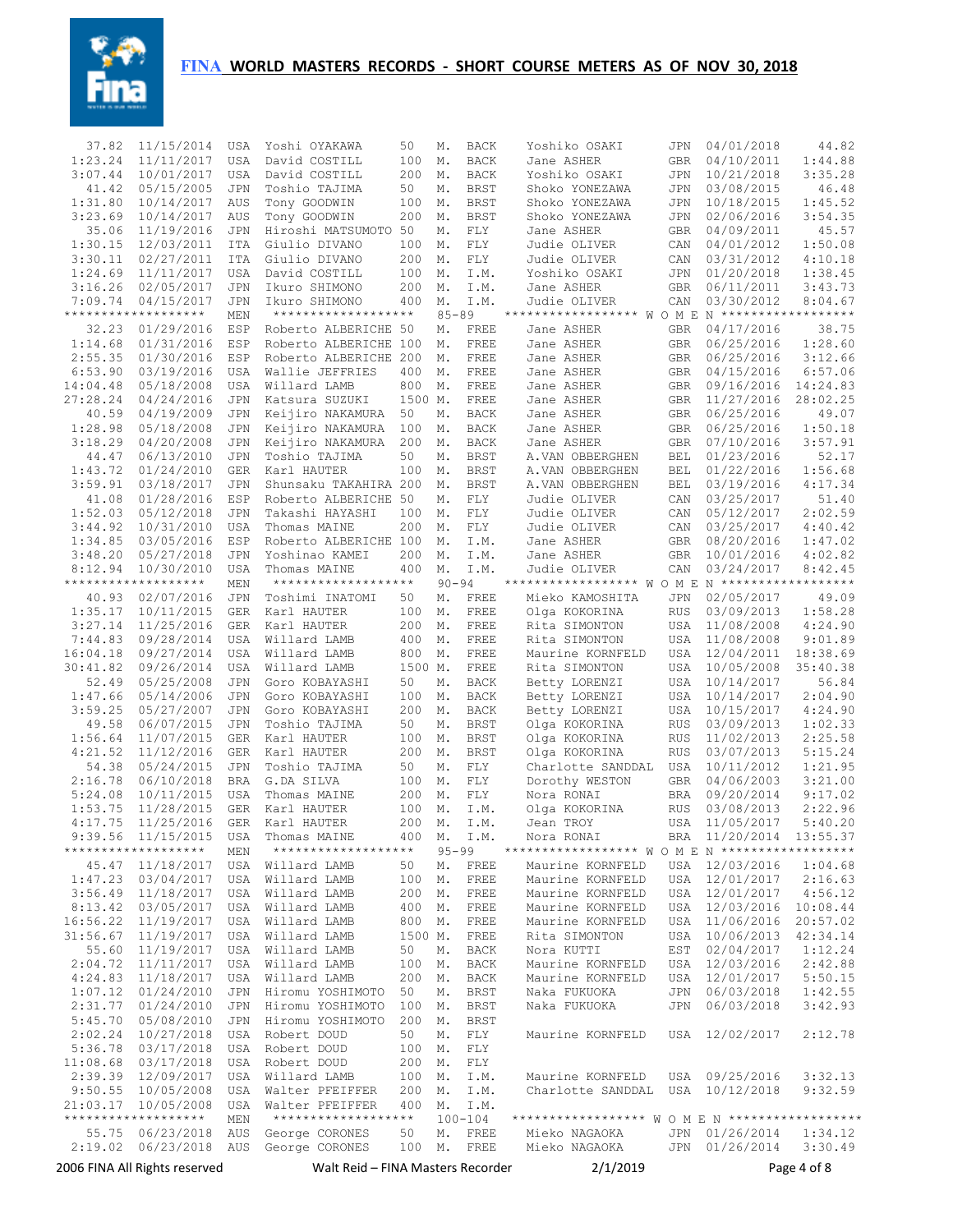## **FINA** WORLD MASTERS RECORDS - SHORT COURSE METERS AS OF NOV 30, 2018



|                                                        |     |                                                                                        | 200 M.<br>400<br>М.    | FREE<br>FREE               | Mieko NAGAOKA<br>Mieko NAGAOKA                                                                                                                         | JPN<br>JPN | 01/25/2014<br>7:27.89<br>04/06/2014<br>16:40.10    |  |
|--------------------------------------------------------|-----|----------------------------------------------------------------------------------------|------------------------|----------------------------|--------------------------------------------------------------------------------------------------------------------------------------------------------|------------|----------------------------------------------------|--|
|                                                        |     |                                                                                        | 800<br>М.              | FREE                       | Mieko NAGAOKA                                                                                                                                          | JPN        | 05/11/2014 36:51.23                                |  |
| 1:26.68 03/29/2014 FRA Jean LEEMPUT                    |     |                                                                                        | 1500 M.<br>50<br>М.    | FREE                       | Mieko NAGAOKA                                                                                                                                          | JPN        | 04/04/2015<br>75:54.39                             |  |
| 3:26.09 03/28/2014 FRA Jean LEEMPUT                    |     |                                                                                        | 100<br>М.              | BACK<br>BACK               | Mieko NAGAOKA<br>Mieko NAGAOKA                                                                                                                         | JPN        | JPN 02/16/2014<br>1:38.71<br>02/16/2014<br>3:42.81 |  |
|                                                        |     |                                                                                        | 200<br>М.              | <b>BACK</b>                | Mieko NAGAOKA                                                                                                                                          | JPN        | 02/15/2014<br>7:40.01                              |  |
|                                                        |     |                                                                                        | 50<br>М.               | <b>BRST</b>                |                                                                                                                                                        |            |                                                    |  |
|                                                        |     |                                                                                        | 100<br>М.<br>200<br>М. | <b>BRST</b><br><b>BRST</b> |                                                                                                                                                        |            |                                                    |  |
|                                                        |     |                                                                                        | 50                     | M. FLY                     |                                                                                                                                                        |            |                                                    |  |
|                                                        |     |                                                                                        | 100<br>М.              | FLY                        |                                                                                                                                                        |            |                                                    |  |
|                                                        |     |                                                                                        | 200<br>100<br>М.       | M. FLY<br>I.M.             |                                                                                                                                                        |            |                                                    |  |
|                                                        |     |                                                                                        | 200<br>М.              | I.M.                       |                                                                                                                                                        |            |                                                    |  |
| *******************                                    | MEN | *******************                                                                    | 400<br>М.              | I.M.<br>$105 - 109$        | ****************** W O M E N ******************                                                                                                        |            |                                                    |  |
| 2:52.48 01/24/2014                                     |     | CAN Jaring TIMMERMAN                                                                   | М.<br>50               | FREE                       |                                                                                                                                                        |            |                                                    |  |
|                                                        |     |                                                                                        | 100<br>М.              | FREE                       |                                                                                                                                                        |            |                                                    |  |
|                                                        |     |                                                                                        | 200<br>М.              | FREE                       |                                                                                                                                                        |            |                                                    |  |
|                                                        |     |                                                                                        | 400<br>М.<br>800<br>М. | FREE<br>FREE               |                                                                                                                                                        |            |                                                    |  |
|                                                        |     |                                                                                        | 1500 M.                | FREE                       |                                                                                                                                                        |            |                                                    |  |
|                                                        |     | 3:09.55 01/24/2014 CAN Jaring TIMMERMAN                                                | 50<br>М.               | BACK                       |                                                                                                                                                        |            |                                                    |  |
|                                                        |     |                                                                                        | 100<br>М.<br>200<br>М. | BACK<br><b>BACK</b>        |                                                                                                                                                        |            |                                                    |  |
|                                                        |     |                                                                                        | 50<br>М.               | <b>BRST</b>                |                                                                                                                                                        |            |                                                    |  |
|                                                        |     |                                                                                        | 100<br>$M_{\star}$     | <b>BRST</b>                |                                                                                                                                                        |            |                                                    |  |
|                                                        |     |                                                                                        | 200 M.<br>50<br>М.     | BRST<br>FLY                |                                                                                                                                                        |            |                                                    |  |
|                                                        |     |                                                                                        | 100 M. FLY             |                            |                                                                                                                                                        |            |                                                    |  |
|                                                        |     |                                                                                        | 200<br>$M_{\star}$     | FLY                        |                                                                                                                                                        |            |                                                    |  |
|                                                        |     |                                                                                        | 100<br>М.<br>200<br>М. | I.M.<br>I.M.               |                                                                                                                                                        |            |                                                    |  |
|                                                        |     |                                                                                        | 400<br>М.              | I.M.                       |                                                                                                                                                        |            |                                                    |  |
|                                                        |     |                                                                                        |                        |                            |                                                                                                                                                        |            |                                                    |  |
| ******** RELAY 200 M.<br>100-119 MICHIGAN              |     | FREE - WOMEN ****************<br>USA 03/31/1996 1:45.93                                |                        |                            | ********* RELAY 200 M. MEDLEY - WOMEN *************<br>100-119 NEVA STARS                                                                              |            | RUS 11/27/2015 1:58.90                             |  |
| Dyne BURRELL                                           |     | Susie DEVLIN                                                                           |                        |                            | Evgeniya KARETINA                                                                                                                                      |            | Anna POLIAKOVA                                     |  |
| Mary MUETING<br>120-159 TSUNAMI                        |     | Sheila TAORMINA<br>RUS 11/30/2014 1:44.88                                              |                        |                            | Anna KUZMICHEVA<br>120-159 TSUNAMI                                                                                                                     |            | Ekaterina SHERSHEN<br>RUS 11/28/2014 1:56.67       |  |
| Irina SHLEMOVA                                         |     | Lyubov YUDINA                                                                          |                        |                            |                                                                                                                                                        |            |                                                    |  |
| Ekaterina YUDINA                                       |     |                                                                                        |                        |                            | Svetlana KARPEEVA                                                                                                                                      |            | Svetlana KNIAGININA                                |  |
| Sue WALSH                                              |     | Svetlana KNIAGININA                                                                    |                        |                            | Irina SHLEMOVA                                                                                                                                         |            | Lyubov YUDINA                                      |  |
|                                                        |     | 160-199 NORTH CAROLINA MASTE USA 11/10/2013 1:48.08                                    |                        |                            | 160-199 HELSINGBERGS SIMSALL SWE 05/08/2016 2:00.84                                                                                                    |            |                                                    |  |
| Alicia UHL                                             |     | Jen STRINGER<br>Erika BRAUN                                                            |                        |                            | Nina WAHLBERG<br>Johanna SJOBERG                                                                                                                       |            | Louise KARLSSON<br>Helena ABERG                    |  |
|                                                        |     | 200-239 NORTH TEXAS MASTERS USA 11/07/2015 1:55.60                                     |                        |                            | 200-239 MASOR                                                                                                                                          |            | NOR 03/02/2018 2:09.45                             |  |
| Maureen REA                                            |     | Stephanie STONE                                                                        |                        |                            | Lise LOTHE                                                                                                                                             |            | Anette SORESEN                                     |  |
| Lynn MORRISON                                          |     | Kristin HENDERSON<br>240-279 NORTH TEXAS LONESTAR USA 11/11/2017 2:02.15               |                        |                            | Janne THORSTENSEN<br>240-279 NORTH TEXAS LONESTAR USA 11/14/2015 2:19.60                                                                               |            | Bente RIST                                         |  |
| Kristin HENDERSON                                      |     | Lynn MORRISON                                                                          |                        |                            | Monica BAILEY                                                                                                                                          |            | Krissy MACCURDY                                    |  |
|                                                        |     |                                                                                        |                        |                            | Lynn MORRISON                                                                                                                                          |            | Christina MCKELVEY                                 |  |
| 280-319 ST KANSAI<br>Fusako HIROOKA                    |     | Christina MCKELVEY Monica BAILEY<br>1-319 ST KANSAI 10/18/2009 2:25.91<br>Keiko OTSUBO |                        |                            | 280-319 OREGON MASTERS USA 11/18/2017 2:44.72<br>Joy WARD                                                                                              |            | Janet GETTLING                                     |  |
| Kasumi ISHIKAWA                                        |     |                                                                                        |                        |                            | Sandi ROUSSEAU                                                                                                                                         |            | Margaret TOPPEL                                    |  |
| 320-359 BIG YOKOHAMA                                   |     | Yoshiko OSAKI<br>JPN 02/16/2013 2:55.60                                                |                        |                            | 320-359 BIG YOKOHAMA                                                                                                                                   |            | JPN 02/16/2013 3:28.88                             |  |
| Shoko YONEZAWA<br>Mieko KAMOSHITA                      |     | Sonoe WATANABE<br>Masae KURATA                                                         |                        |                            | Shoko YONEZAWA<br>Sonoe WATANABE                                                                                                                       |            | Masae KURATA<br>Mieko KAMOSHITA                    |  |
|                                                        |     | JPN 06/02/2013 4:45.07                                                                 |                        |                            | 360-399 SAPPORO MASTERS JPN 06/03/2018 5:40.08                                                                                                         |            |                                                    |  |
| 360-399 SAPPORO MST<br>Kinko MATSUMOTO<br>Naka FUKUOKA |     |                                                                                        |                        |                            | Sumiko KUJI<br>Haruko SASAKI                                                                                                                           |            | Naka FUKUOKA<br>Fumi MURATA                        |  |
|                                                        |     | JPN vorse.<br>Setsuko NARITA<br>Alimpata                                               |                        |                            |                                                                                                                                                        |            |                                                    |  |
|                                                        |     | ******** RELAY 400 M. FREE - WOMEN ***************                                     |                        |                            | ********* RELAY 400 M. MEDLEY - WOMEN *************                                                                                                    |            |                                                    |  |
| Anna MCCALL                                            |     | Katie WALKER-STABELER                                                                  |                        |                            | 100-119 BIRMINGHAM MASTERS GBR 10/27/2017 4:04.28 100-119 RENAISSANCE<br>Ayumi WATANABE                                                                |            | JPN 09/23/2015 4:14.24<br>Yoko YAMAGUCHI           |  |
| Caroline SAXON                                         |     | Justine CLARK                                                                          |                        |                            | Mio HIRANO                                                                                                                                             |            | Maki MITA                                          |  |
|                                                        |     | 120-159 TEDDINGTON MASTERS GBR 10/30/2016 4:00.78                                      |                        |                            | 120-159 TEDDINSTON MASTERS GBR 10/28/2017 4:24.80                                                                                                      |            |                                                    |  |
| Zoe LIOKALOS                                           |     | Laure KEARNS                                                                           |                        |                            | Hannah LOUGHLIN                                                                                                                                        |            | Georgina HEYN                                      |  |
| 160-199 RED TIDE OF NYC                                |     |                                                                                        |                        |                            | Hannah LOUGHLIN Georgina HEYN Rebecca NEWSON Zoe LIOKALOS<br>-199 RED TIDE OF NYC USA 12/13/2009 4:03.25 160-199 RYOGOKU KINGYO JPN 05/20/2018 4:33.15 |            |                                                    |  |
| Fall WILLEBOORDSE                                      |     | Jane KELSEY                                                                            |                        |                            | Mitsuko AZEYANAGI                                                                                                                                      |            | Hitomi MATSUDA                                     |  |
| Susan WAGER<br>2006 FINA All Rights reserved           |     | Kristin GARY<br>Walt Reid - FINA Masters Recorder                                      |                        |                            | Mabi TSUKIOKA<br>2/1/2019                                                                                                                              |            | Machiko IWASHITA<br>Page 5 of 8                    |  |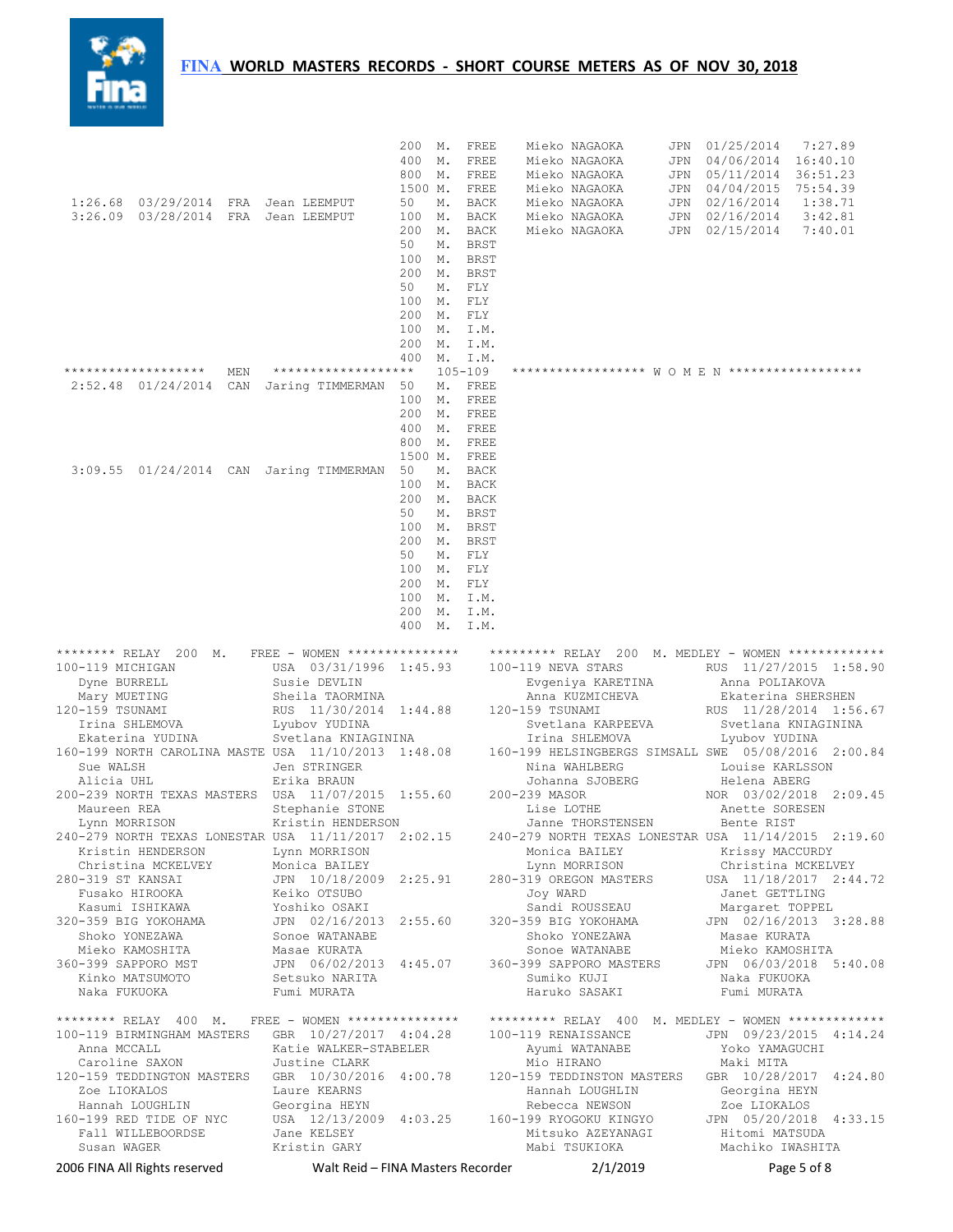## **FINA WORLD MASTERS RECORDS - SHORT COURSE METERS AS OF NOV 30, 2018**



360-399 360-399

| ******** RELAY 800 M. FREE - WOMEN **************    |                         |
|------------------------------------------------------|-------------------------|
| 100-119 SILVER CITY                                  | GBR 10/28/2017 8:53.34  |
| Rachael KEIR                                         | Louise KENNEDY          |
| Kelly MCINTOSH                                       | Laura ROBERTSON         |
| 120-159 TEDDINGTON MASTERS                           | GBR 10/27/2018 8:50.47  |
| Laure KEARNS                                         | Georgina HEYN           |
| Hannah LOUGHLIN                                      | Zoe LIOKALOS            |
| 160-199 RED TIDE OF NYC                              | USA 12/13/2009 8:56.55  |
| Jane KELSEY                                          | Fall WILLEBOORDSE       |
| Susan WAGER                                          | Kristin GARY            |
| 200-239 UCLA BRUIN MASTERS                           | USA 12/06/2013 9:29.43  |
| Roni HIBBEN                                          | Christie CIRAULO        |
| Laurie DODD                                          | Erika STEBBINS          |
| 240-279 NORTH TEXAS MASTERS USA 11/08/2015 10:25.22  |                         |
| Kristin HENDERSON                                    | Lynn MORRISON           |
| Heidi ERNST                                          | Jacki HIRSTY            |
| 280-319 VIRGINIA MASTERS SWI USA 11/04/2017 12:45.85 |                         |
| Barbara BOSLEGO                                      | Johnnie DETRICK         |
| Terry sue GAULT                                      | Shirley LOFTUS-CHARLEY  |
| 320-359 SUNWAY YOKOHAMA                              | JPN 10/21/2017 16:13.28 |
| Shoko YONEZAWA                                       | Sachie MORI             |
| Yuko SAKAGAMI                                        | Sonoe WATANABE          |
| $360 - 399$                                          |                         |

```
200-239 BARNET COPTHALL GBR 10/28/2018 4:19.87 200-239 NORTH TEXAS MASTERS USA 11/08/2015 4:48.61<br>Christine PORTER Cate JACKSON Stephanie STONE Maureen REA<br>Melissa CANNON Lisa MARISON Lisa MIZE DAMARISON Lynn MORRISON
 Christine PORTER Cate JACKSON Stephanie STONE Maureen REA 
 Melissa CANNON Lisa DAWSON Lisa MIZE Lynn MORRISON 
240-279 UCLA USA 03/06/2016 4:30.74 240-279 OREGON MASTERS USA 11/10/2018 5:12.09 
 Jacki HIRSTY Christie CIRANLO Karen ANDRUS-HUGHES Colette CRABBE 
 Jenny COOK Veronica HIBBEN Laura WORDEN Arlene DELMAGE 
280-319 VIRGINIA MASTERS USA 11/02/2013 5:38.90 280-319 SPENCER SWIM TEAM GBR 10/27/2018 6:12.44 
 Johnnie DETRICK Laura WALKER Helen TRIPPE Diane FORD 
Marcia BARRY                 Shirley LOFTUS-CHARLIE               Amanda HEATH              Jean HOWARD-JONES
320-359 BIG YOKOHAMA JPN 04/27/2013 7:05.93 320-359 BIG YOKOHAMA JPN 04/27/2013 8:13.98 
Shoko YONEZAWA               Yuko SAKAGAMI                       Shoko YONEZAWA             Masae KURATA
   Mieko KAMOSHITA Masae KURATA Sonoe WATANABE Mieko KAMOSHITA
```

| 2006 FINA All Rights reserved | Walt Reid - FINA Masters Recorder                  | 2/1/2019                                                                                               | Page 6 of 8            |
|-------------------------------|----------------------------------------------------|--------------------------------------------------------------------------------------------------------|------------------------|
| 120-159 JFE KEIHIN            | JPN 05/20/2018 3:23.55                             | 120-159 JFE KEIHIN                                                                                     | JPN 05/20/2018 3:40.00 |
| Jonas HANSEN                  | Frederik siem PEDERSEN                             | Tyler DEBERRY                                                                                          | Carl MILLER            |
| Niklas HEDEGAARD              | Martin WAGNER                                      | Darien TOWNSEND                                                                                        | Marcus TITUS           |
| 100-119 FARUM SVOMMEKLUB      | DEN 05/22/2016 3:27.03                             | 100-119 FORD AQUATICS                                                                                  | USA 11/24/2013 3:43.64 |
|                               | ******** RELAY 400 M. FREE - M E N *************** | ********* RELAY 400 M. MEDLEY - M E N *************                                                    |                        |
| Hidekazu TAMURA               | Tokushi KOMEDA                                     | Takeshi YASUKAWA                                                                                       | Kazunaga AKUTSU        |
| Isamu TAMURA                  | Hideya FUJII                                       | Toshio YURI                                                                                            | Hiromu YOSHIMOTO       |
| 360-399 JUEI CLUB             | JPN 02/17/2008 3:19.42                             | 360-399 NISHINOMIYA SUMIRE JPN 05/09/2009 4:15.49                                                      |                        |
| Katsuzo SHIRAYAMA             | Isamu TAMURA                                       | Hal STOLZ                                                                                              | David MILLER           |
| Shoichi SHIDA                 | Keijiro NAKAMURA                                   | Clarke MITCHELL                                                                                        | Albert WOODS           |
| 320-359 JUEI CLUB             | JPN 04/27/2003 2:20.85                             | 320-359 GEORGIA MASTERS USA 01/25/2014 2:48.29                                                         |                        |
| Lee CHILDS                    | David OUIGGIN                                      | Paulo MOTTA                                                                                            | Gyorgy PAVETITS        |
| Keefe LODWIG                  | Jan SODERSTROM                                     | Jose orlando LORO                                                                                      | Antonio carlos ORSELLI |
| 280-319 GOLD COAST MASTERS    | USA 10/11/2015 1:54.44                             | 280-319 PAINEIRAS DO MORUMBY BRA 03/15/2015 2:12.76                                                    |                        |
| Lucky MEISENHEIMER            | Ross BOGLKEN                                       | John FIELDS                                                                                            | Bruce WILLIAMS         |
| Richard ABRAHAMS              | Marc MIDDLETON                                     | Jay YARID                                                                                              | David GUTHRIE          |
| 240-279 BLU FROG TEAM         | USA 10/14/2012 1:43.21                             | 240-279 RICE AQUATIC MASTERS USA 11/10/2018 1:54.15                                                    |                        |
| Marc MIDDLETON                | Scot WEISS                                         | Jim SAUER                                                                                              | Mike VAROZZA           |
| Ambrose GAINES                | Keith SWITZER                                      | Anders RASMUSSEN                                                                                       | David GUTHRIE          |
| 200-239 BLU FROG              | USA 10/16/2010 1:38.79                             | 200-239 LONGHORN AQUATICS USA 12/01/2012 1:49.42                                                       |                        |
| Ari AILIO                     | Tommy RUNDGREN                                     | Aleksandr PROKURATOV Vitaliy KRASAVIN                                                                  |                        |
| Janne VIRTANEN                | Tero MATKANIEMI                                    | Sergey MAKOV                                                                                           | Sergey GEYBEL          |
| 160-199 LAHDEN KALEVA         | FIN 03/28/2009 1:33.91                             | 160-199 SIBMASTERS                                                                                     | RUS 11/18/2016 1:43.04 |
| Kazuo MATSUNAGA               | Konoshin TOGASHI                                   | Ryoya TAGUCHI                                                                                          | Shintaro UCHIYAMA      |
| Tomoya FUKUI                  | Junichi FUKUI                                      | Takashi TAKEMOTO                                                                                       | Yuki KANAYA            |
| 120-159 THE STAR              | JPN 08/14/2016 1:31.65                             | 120-159 JFE KEIHIN                                                                                     | JPN 03/18/2018 1:38.46 |
| Daniel BELINI                 | Alexander REHDER                                   | Mario MARSHALL                                                                                         | Luke PECHMANN          |
| Ricardo WASSALL               | Leandro OKUDA                                      | Tony COX                                                                                               | Nicholas KORTH         |
| 100-119 OKUDINHAS             | BRA 12/12/2009 1:30.73                             | 100-119 GOLDEN ROAD AQUATICS USA 12/03/2016 1:39.29                                                    |                        |
|                               |                                                    | ******** RELAY 200 M. FREE - M E N *************** ********* RELAY 200 M. MEDLEY - M E N ************* |                        |
| $360 - 399$                   |                                                    |                                                                                                        |                        |
| Yuko SAKAGAMI                 | Sonoe WATANABE                                     |                                                                                                        |                        |
| Shoko YONEZAWA                | Sachie MORI                                        |                                                                                                        |                        |
| 320-359 SUNWAY YOKOHAMA       | JPN 10/21/2017 16:13.28                            |                                                                                                        |                        |
| Terry sue GAULT               | Shirley LOFTUS-CHARLEY                             |                                                                                                        |                        |
| Dalwala DUJIEGU               | AANNITE DETVICI/                                   |                                                                                                        |                        |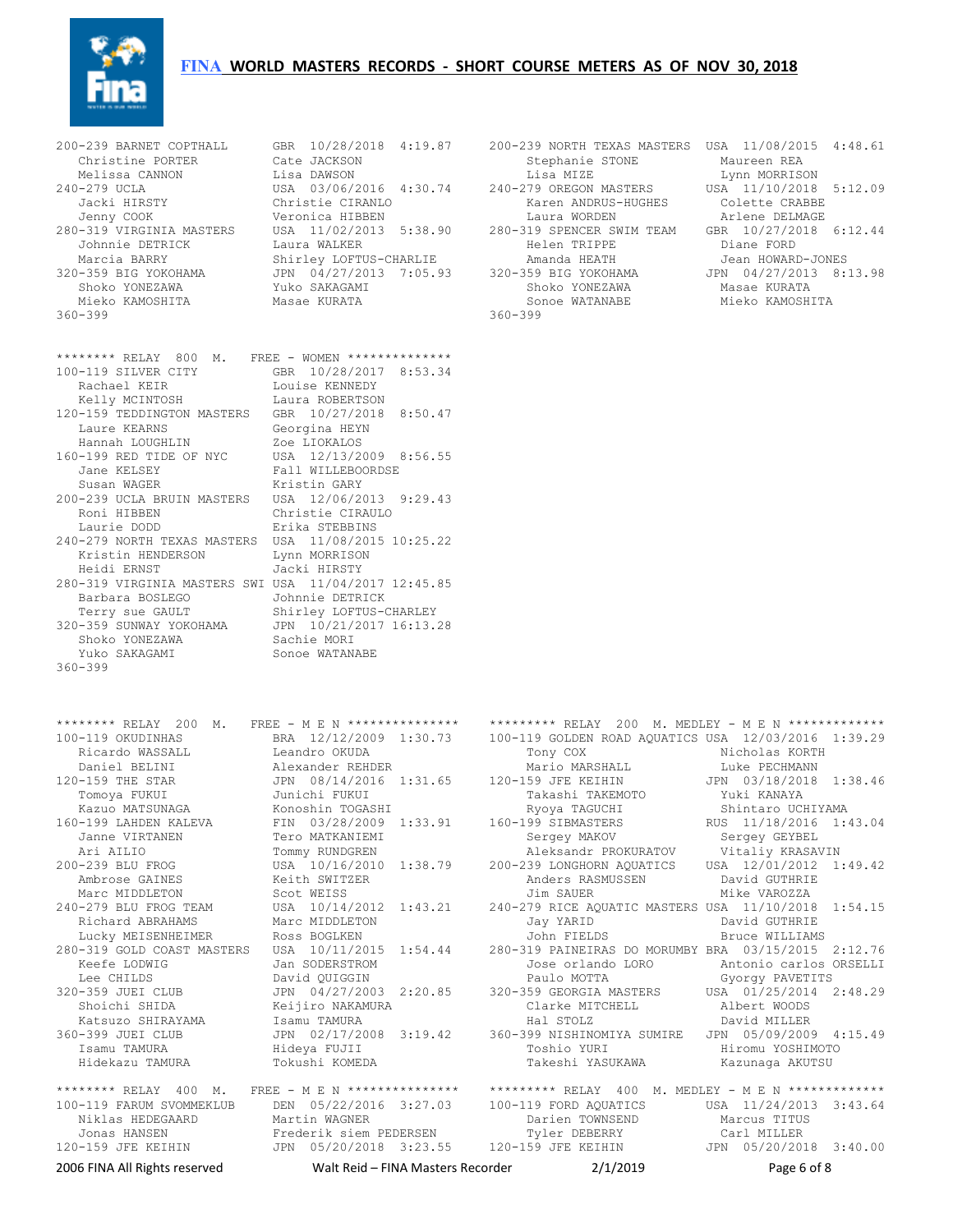



Ryoya TAGUCHI Takashi TAKEMOTO Takashi TAKEMOTO Takashi TAKEMOTO Takashi TAKEMOTO Takashi TAKEGAMI D Shintaro UCHIYAMA Gianluca ERMETI Andrea MANIERO Maurizio TERSAR Andrea MANIERO Charles LYDECKER Ross BOHLKEN Anders RASMUSSEN David GUTHRIE Keith SWITZER Ambrose GAINES Jim SAUER Mike VAROZZA Ross BOHLKEN Marc MIDDLETON Jay YARID David GUTHRIE Lucky MEISENHEIMER Richard ABRAHAMS John FIELDS Bruce WILLIAMS Lee CHILDS Jan SODERSTROM<br>Keefs Johnson Keefe LODWIG David QUIGGIN Lee CHILDS David QUIGGIN Keith CROMPTON Joel LOCKWOOD Ray MARTIN Joel LOCKWOOD Ray MARTIN Erik LOKENSGARD Erik LOKENSGARD Wallie JEFFRIES 360-399 FLORIDA AQUATIC COMB USA 10/12/2014 9:52.10 360-399 Rogers HOLMES **John CORSE**  Edwin GRAVES William ADAMS \*\*\*\*\*\*\*\* RELAY 800 M. FREE - M E N \*\*\*\*\*\*\*\*\*\*\*\*\*\*\* 100-119 AQAMAX JPN 04/09/2017 7:37.43 Suguru ANDO Ryo USHIJIMA Tomoki TANAKA Chikahide ENDO 120-159 BLUE CORSAIRS JPN 04/09/2017 7:30.89 Ryoya TAGUCHI Takashi TAKEMOTO Shintaro UCHIYAMA Takao UEKI 160-199 SIGMA SWIM DEN 03/12/2016 7:52.68 Mads GJERLOV Jacob LERCKE SKYTTE Henrik PEDERSEN Claus LERCHE IVERSEN 200-239 BLU FROG TEAM USA 10/14/2011 8:03.40 Ambrose GAINES Charles LYDECKER Tim BUCKLEY Keith SWITZER 240-279 VENTURA COUNTY MASTE USA 12/04/2015 8:50.43 Jim MCCONICA Glenn GRUBER Michael BLATT Mike SHAFFER 280-319 GOLD COAST MASTERS USA 10/09/2015 10:07.45 David QUIGGIN Cav CAVANAUGH<br>Lee CHILDS Cave CAVANAUGH Lee CHILDS Keefe LODWIG 320-359 MICHIGAN MASTERS USA 03/19/2016 12:15.50 Wallie JEFFRIES Joel LOCKWOOD Ray MARTIN Erik LOKENSGARD 360-399 FLORIDA AQUATIC COMB USA 10/10/2014 21:24.39 Rogers HOLMES William ADAMS Edwin GRAVES John CORSE \*\*\*\*\*\*\*\* RELAY 200 M. FREE - MIXED \*\*\*\*\*\*\*\*\*\*\*\*\*\*\* Olga KLIUCHNIKOVA Aleksei TESLIK Margo ACEINO Luke PECHMANN Vitaly CHERNYY Irina SHLEMOVA Norika INADA Jeff COMMINGS Pavel LEBEDEV Anna POLIAKOVA Sergey MAKOV Sergei GEIBEL Olga POZNIAKOVA Vladimir PREDKIN Yuliva FROLOVA Marina KUKSINA 240-279 NORTH TEXAS LONESTAR USA 11/14/2015 1:52.68 Doug MARTIN Tom BARTON Donald GRAHAM Rick COLELLA 280-319 TAMALPAIS AQUATIC MA USA 10/11/2015 2:08.53 Richard BURNS Laura VAL Laura VAL Kenneth FROST Kenneth FROST Nancy RIDOUT Richard BURNS Nancy RIDOUT 320-359 JUEI CLUB JPN 05/21/2006 2:36.37<br>Isamu TAMURA Mieko KAMOSHITA Yuriko NAGAMATSU Keijiro NAKAMURA Joseph MEYTEN Eliane PELLIS Mieko KAMOSHITA Kaizo WATANABE Shoko YONEZAWA Minoru NAGASHIMA

| Ryoya TAGUCHI              | Takashi TAKEMOTO                                 | Takashi TAKEMOTO                                                           | Hajime IKEGAMI         |
|----------------------------|--------------------------------------------------|----------------------------------------------------------------------------|------------------------|
| Takao UEKI                 | Shintaro UCHIYAMA                                | Ryoya TAGUCHI                                                              | Shintaro UCHIYAMA      |
| 160-199 ASB NUOTO MASTERS  | ITA 03/25/2018 3:31.49 160-199 ASD NUOTO MASTERS |                                                                            | ITA 03/24/2018 3:50.15 |
| Gianluca ERMETI            | Andrea MANIERO                                   | Maurizio TERSAR                                                            | Andrea MANIERO         |
| Maurizio TERSAR            | Massimiliano GIALDI                              | Massimiliano EROLI                                                         | Massimiliano GIALDI    |
| 200-239 BLU FROG TEAM      |                                                  | USA 10/15/2011 3:40.26 200-239 LONGHORN AOUATICS                           | USA 12/02/2012 3:59.68 |
| Charles LYDECKER           | Ross BOHLKEN                                     | Anders RASMUSSEN                                                           | David GUTHRIE          |
| Keith SWITZER              | Ambrose GAINES                                   | Jim SAUER Dealers                                                          | Mike VAROZZA           |
| 240-279 BLU FROG TEAM      |                                                  | USA 10/14/2012 3:56.97 240-279 RICE AOUATIC MASTERS USA 11/11/2018 4:19.86 |                        |
| Ross BOHLKEN               | Marc MIDDLETON                                   | Jay YARID                                                                  | David GUTHRIE          |
| Lucky MEISENHEIMER         | Richard ABRAHAMS                                 | John FIELDS                                                                | Bruce WILLIAMS         |
| 280-319 GOLD COAST MASTERS | USA 10/11/2015 4:21.85 280-319 PALM BEACH        |                                                                            | USA 11/04/2018 5:02.50 |
| Lee CHILDS                 | Jan SODERSTROM                                   | George SCHMIDT                                                             | Robert HEACOCK         |
| Keefe LODWIG               | David OUIGGIN                                    | Lee CHILDS                                                                 | David OUIGGIN          |
| 320-359 MICHIGAN MASTERS   | USA 03/19/2016 5:48.17 320-359 MICHIGAN          |                                                                            | USA 03/19/2016 6:35.34 |
| Keith CROMPTON             | Joel LOCKWOOD                                    | Ray MARTIN                                                                 | Joel LOCKWOOD          |
| Ray MARTIN                 | Erik LOKENSGARD                                  | Erik LOKENSGARD                                                            | Wallie JEFFRIES        |

|                                  | ******** RELAY 200 M. FREE - MIXED ************** ********* RELAY 200 M. MEDLEY - MIXED *************    |                  |                        |
|----------------------------------|----------------------------------------------------------------------------------------------------------|------------------|------------------------|
| 100-119 POSEIDON                 | RUS 11/29/2014 1:39.37 100-119 GOLDEN ROAD                                                               |                  | USA 12/02/2017 1:48.37 |
| Olga KLIUCHNIKOVA                | Aleksei TESLIK                                                                                           | Margo ACEINO     | Luke PECHMANN          |
| Anna MARKOVA <b>Marc</b>         | Aleksei ZATCEPIN                                                                                         | Alexander ACEINO | Liliana IBANEZ LOPEZ   |
| 120-159 TSUNAMI                  | RUS 11/29/2014 1:37.54 120-159 PHOENIX SWIM CLUB USA 11/23/2013 1:47.51                                  |                  |                        |
| Vitaly CHERNYY                   | Irina SHLEMOVA                                                                                           | Norika INADA     | Jeff COMMINGS          |
| Lyubov YUDINA                    | Sergey MUKHIN                                                                                            | Erin CAMPBELL    | Jan KONARZEWSKI        |
| 160-199 NEVA STARS               | RUS 11/28/2015 1:40.86  160-199 SIBMASTERS  RUS 11/26/2017 1:52.45                                       |                  |                        |
| Pavel LEBEDEV                    | Anna POLIAKOVA                                                                                           | Sergey MAKOV     | Sergei GEIBEL          |
| Olga POZNIAKOVA                  | Vladimir PREDKIN                                                                                         | Yuliva FROLOVA   | Marina KUKSINA         |
| 200-239 EAST LEEDS               |                                                                                                          |                  |                        |
| Paul CLEMENCE                    | Nina WILLIAMS                                                                                            | Sheri HART       | Danielle CHANCE        |
| David EMERSON                    | Julie HOYLE                                                                                              | Marc MIDDLETON   | Richard ABRAHAMS       |
|                                  | 240-279 NORTH TEXAS LONESTAR USA 11/14/2015 1:52.68 0 240-279 PUGET SOUND MASTERS USA 11/22/2015 2:07.54 |                  |                        |
| Tom BARTON<br>Doug MARTIN        |                                                                                                          | Donald GRAHAM    | Rick COLELLA           |
| Christina MCKELVEY Lynn MORRISON |                                                                                                          | Lisa DAHL        | Charlotte DAVIS        |
|                                  | 280-319 TAMALPAIS AQUATIC MA USA 10/11/2015 2:08.53 280-319 TAMALPAIS AQUATIC MA USA 09/27/2015 2:22.04  |                  |                        |
| Richard BURNS                    | Laura VAL                                                                                                | Laura VAL        | Kenneth FROST          |
| Kenneth FROST                    | Nancy RIDOUT                                                                                             | Richard BURNS    | Nancy RIDOUT           |
| 320-359 JUEI CLUB                | JPN 05/21/2006 2:36.37 320-359 AZSC                                                                      |                  | BEL 05/21/2016 3:00.58 |
| Isamu TAMURA                     | Mieko KAMOSHITA                                                                                          | Jozef VAN ROY    | Agnes VAN OBBERGHEN    |
| Yuriko NAGAMATSU                 | Keijiro NAKAMURA                                                                                         | Joseph MEYTEN    | Eliane PELLIS          |
| 360-399 SUNWAY YOKOHAMA          | JPN 02/11/2018 3:32.71 360-399 COAST MASTERS                                                             |                  | USA 10/19/2003 5:12.04 |
| Mieko KAMOSHITA                  | Kaizo WATANABE                                                                                           | Madeleine MILLER | Maxine MERLINO         |
| Shoko YONEZAWA                   | Minoru NAGASHIMA                                                                                         | Walter PFEIFFER  | Woody BOWERSOCK        |
|                                  |                                                                                                          |                  |                        |